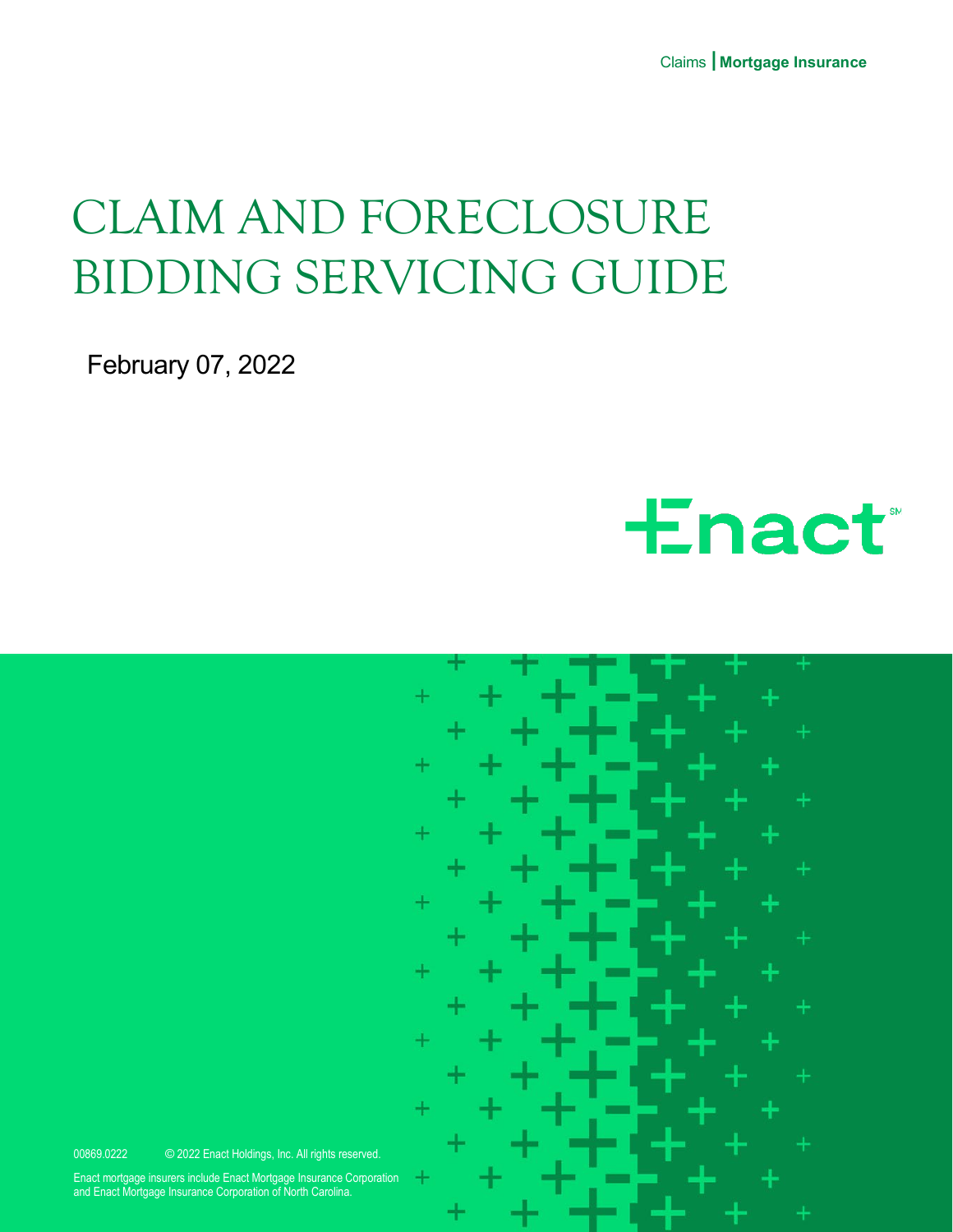

## **Enact Mortgage Insurance Corporation Claim and Foreclosure Bidding Servicing Guide February 7, 2022**

This *Claim and Foreclosure Bidding Servicing Guide* ("the Guide") replaces all previous Claim and Foreclosure Bidding Servicing Guides for claims filed on or after the effective date of this Guide. Please note that our Peak Portfolio Policy (MP 1920) has its own Claim and Foreclosure Bidding Servicing Guide.

*Page 1 of 14*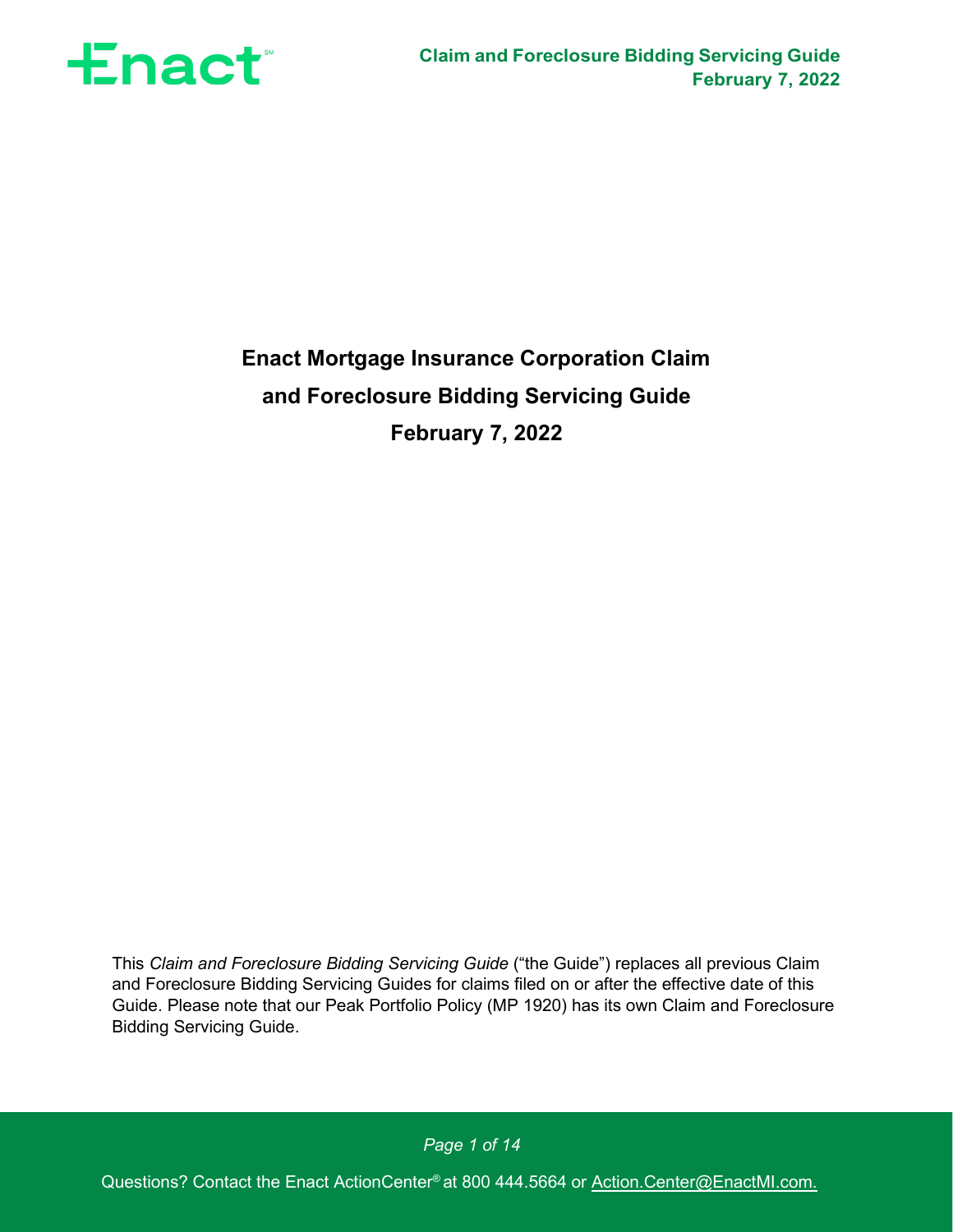

## **Table of Contents**

| 1)             |                                                                  |  |
|----------------|------------------------------------------------------------------|--|
| 2)             |                                                                  |  |
|                |                                                                  |  |
|                |                                                                  |  |
| 3)             |                                                                  |  |
|                |                                                                  |  |
|                | 3B) E-BID (ACCESSING AND USING OUR FORECLOSURE BIDDING TOOL) 4   |  |
| 4)             |                                                                  |  |
|                |                                                                  |  |
|                |                                                                  |  |
|                |                                                                  |  |
|                |                                                                  |  |
|                |                                                                  |  |
| 5)             |                                                                  |  |
|                |                                                                  |  |
|                |                                                                  |  |
|                |                                                                  |  |
|                | 5E) APPEAL OF CLAIM DENIAL OR REDUCTION OF INSURANCE BENEFIT  10 |  |
|                |                                                                  |  |
|                |                                                                  |  |
|                |                                                                  |  |
|                |                                                                  |  |
| 6)             |                                                                  |  |
|                |                                                                  |  |
|                |                                                                  |  |
| $\overline{7}$ |                                                                  |  |
| 8)             |                                                                  |  |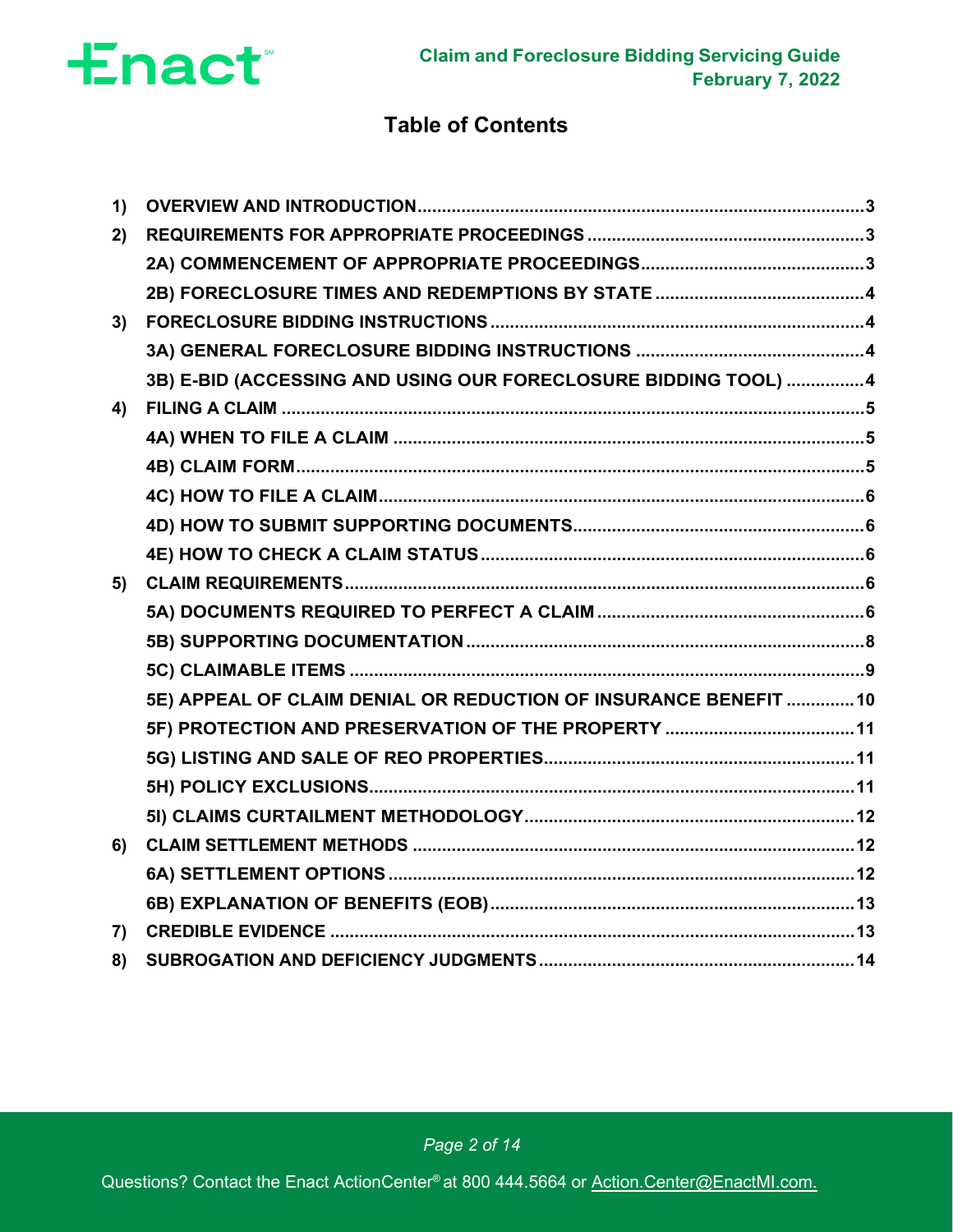

## <span id="page-3-0"></span>**1) OVERVIEW AND INTRODUCTION**

Enact has a Master Policy Resource Center on our corporate website at <https://enactmi.com/masterpolicy-info> that contains resources and FAQ documents.

The Master Policy applicable to your loan ("the Policy") sets forth the terms and conditions that govern mortgage insurance issued by Enact. Please refer to the applicable Policy for complete details. This Guide is intended to provide clarification, illustrative examples, and supplemental information on the requirements of the Policy. In the event the requirements of the Policy or this Guide are not followed, it may, in certain circumstances, result in cancellation of coverage, rescission, reduction in the Insurance Benefit, or Claim denial. If there is a conflict between this Guide and the Policy, the terms and conditions of the applicable Policy will control. For ease of reference, capitalized terms used in this Guide have the meanings set forth in MP 1980.

We understand the importance of reliable and timely payment of Claims and we are providing this Guide so that you can better understand the process and requirements for:

- Commencement and completion of Appropriate Proceedings
- Foreclosure bidding
- Filing a Claim
- Claim settlement
- Claim curtailment
- Supplemental Claims
- Appeal of Claim denial or reduction of Insurance Benefit

In addition to this Guide, Enact has other resources available to assist Servicers. Visit our website at [https://MIservicing.genworth.com/Publications/Default.aspx](https://miservicing.genworth.com/Publications/Default.aspx) to access Enact's (i) Default Management Servicing and Reporting Guide for Default servicing and delinquency reporting requirements and (ii) Lender Servicing Guide for information related to activation, maintenance and cancellation of MI coverage. In addition to links to all Enact servicing guides, this website contains current announcements and links to servicing forms.

We are pleased to provide additional assistance should you have any questions or comments regarding this Guide or the Policy. Please contact the Enact ActionCenter at 800-444-5664 or via email at Action.Center@EnactMI.com. The ActionCenter is staffed from 8 a.m. to 8 p.m. Eastern Time to provide you with any support you may need.

## <span id="page-3-2"></span><span id="page-3-1"></span>**2) REQUIREMENTS FOR APPROPRIATE PROCEEDINGS**

### **2A) COMMENCEMENT OF APPROPRIATE PROCEEDINGS**

Foreclosure should commence within 30 days after the loan remains in Default for six (6) consecutive months, unless GSE guidelines, the Consumer Financial Protection Bureau's Mortgage Servicing Rule ("CFPB Rule") or applicable law provide otherwise. Enact reserves the right to direct the Servicer to commence foreclosure earlier and in accordance with the Policy terms, subject to applicable law.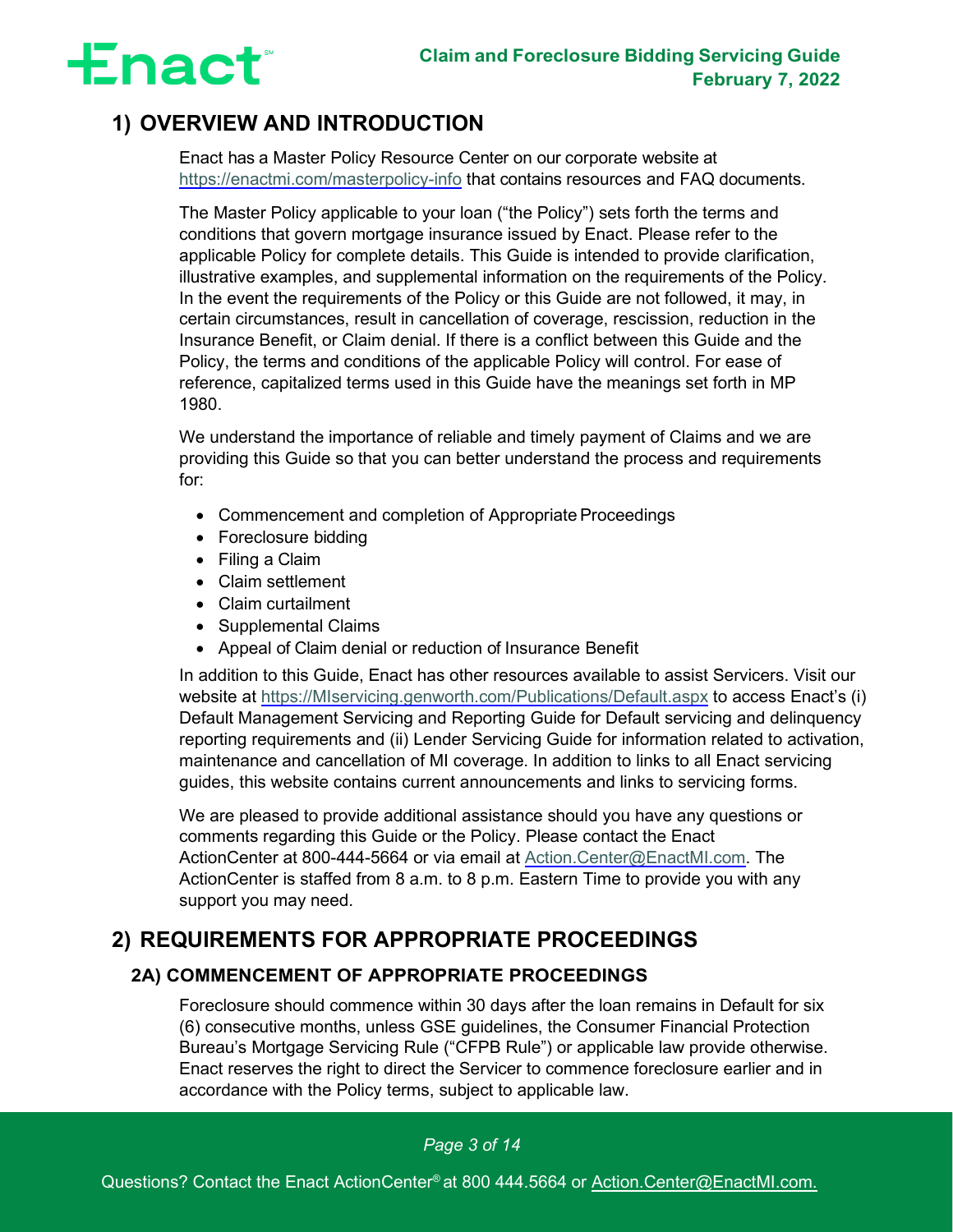

### <span id="page-4-0"></span>**2B) FORECLOSURE TIMES AND REDEMPTIONS BY STATE**

Appropriate Proceedings must be diligently pursued and completed in accordance with applicable law and GSE state foreclosure timelines. Any foreclosure delays must be permitted by GSE Guidelines, the CFPB Rule or applicable law and documented in the Servicing File.

## <span id="page-4-2"></span><span id="page-4-1"></span>**3) FORECLOSURE BIDDING INSTRUCTIONS**

### **3A) GENERAL FORECLOSURE BIDDING INSTRUCTIONS**

Servicers are required to follow bidding instructions issued by Enact unless the investor is a GSE. For GSE loans, we require Servicers to follow GSE bidding instructions. Failure to follow proper bidding instructions may result in adjustments to the Claim Amount.

For questions regarding foreclosure bidding, contact the Claims Department at 800- 334-9270 or [Claims@EnactMI.com.](mailto:gnw.claims@genworth.com)

### <span id="page-4-3"></span>**3B) E-BID (ACCESSING AND USING OUR FORECLOSURE BIDDING TOOL)**

### **To Access Enact's Foreclosure Bidding Tool:**

- 1. Go to [MIservicing.genworth.com](https://miservicing.genworth.com/)
- 2. Enter your Username and Password and select Login

*New to the Site?* Call the ActionCenter at 800-444-5664 to obtain login credentials

- 3. Select Delinquency Reporting and Claims
- 4. Select e-Bid

Note: As mentioned above, if a GSE is the investor of the loan, use GSE foreclosure bidding instructions.

### **Using e-Bid**

- 1. Enter the Certificate number requiring an e-Bid and click Search
	- Certificate information displays for confirmation (name, address, and coverage percentage)
- 2. Verify loan information and click Submit
- 3. Enter the requested information
	- Current Property Value: from recent appraisal, broker price opinion (BPO) or sheriff appraisal amount\*\*
	- Total debt including all fees: unpaid principal balance (UPB), interest, expenses, etc.
	- Scheduled foreclosure sale date (enter the correct date if incorrect or blank)
	- Property damage beyond normal wear and tear
	- Depreciating area
	- Add comments as necessary

### *Page 4 of 14*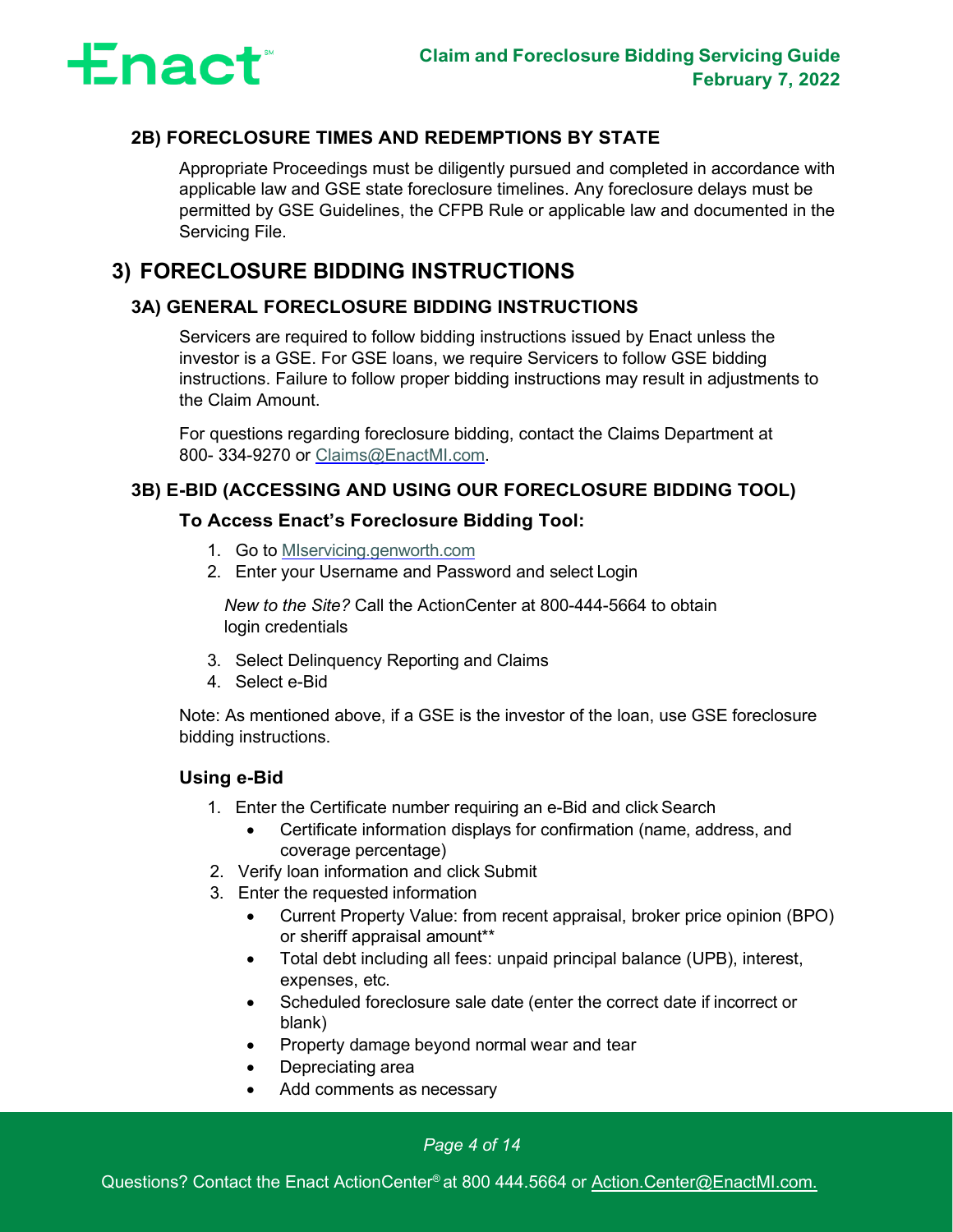

\*\* Note: if there is a variance between the current value and the Original Value, select the appropriate reason for the variance.

- 4. Click Submit
	- An e-Bid or comment that indicates who to contact for further instructions appears

## <span id="page-5-1"></span><span id="page-5-0"></span>**4) FILING A CLAIM**

### **4A) WHEN TO FILE A CLAIM**

### **MP 1980**

In order to file a Claim, one (1) of the following conditions must be met:

- Completion of the foreclosure sale of the Property, regardless of whether certification, confirmation or ratification of the sale has occurred
- Conveyance of title to the Property by execution and acceptance of a deedin-lieu of foreclosure
- Closing of a Third-Party Sale by the Borrower

You must file a Claim within 60 days of the first to occur of the conditions identified above.

### **All Other Policies**

In order to file a Claim, one (1) of the following conditions must be met:

- Conveyance of title to the Property by foreclosure or deed- in-lieu of foreclosure
- Closing of a Third-Party Sale by the Borrower

You must file a Claim within 60 days of the first to occur of the conditions identified above.

Please note: If there is a redemption, confirmation or ratification period, you have the option to file the Claim any time after the foreclosure sale date, but no later than 60 days after the expiration of that period.

If you do not file a Claim by the deadline, we are not obligated to include in the Claim Amount any interest accrued or Advances you paid after the deadline passed. If the applicable Policy for the loan is either MP 1480 or MP 1980, and if the Claim is submitted more than 120 days after the expiration of the deadline, we may deny the Claim.

### <span id="page-5-2"></span>**4B) CLAIM FORM**

You may use the Uniform Mortgage Insurance Claim for Loss form to file a Claim with us. The Claim form must be itemized, signed by the submitter and completed in full.

The Claim for Loss form can be obtained on the Enact MI Servicing Website: [https://MIservicing.genworth.com/Publications/Default.aspx.](https://miservicing.genworth.com/Publications/Default.aspx)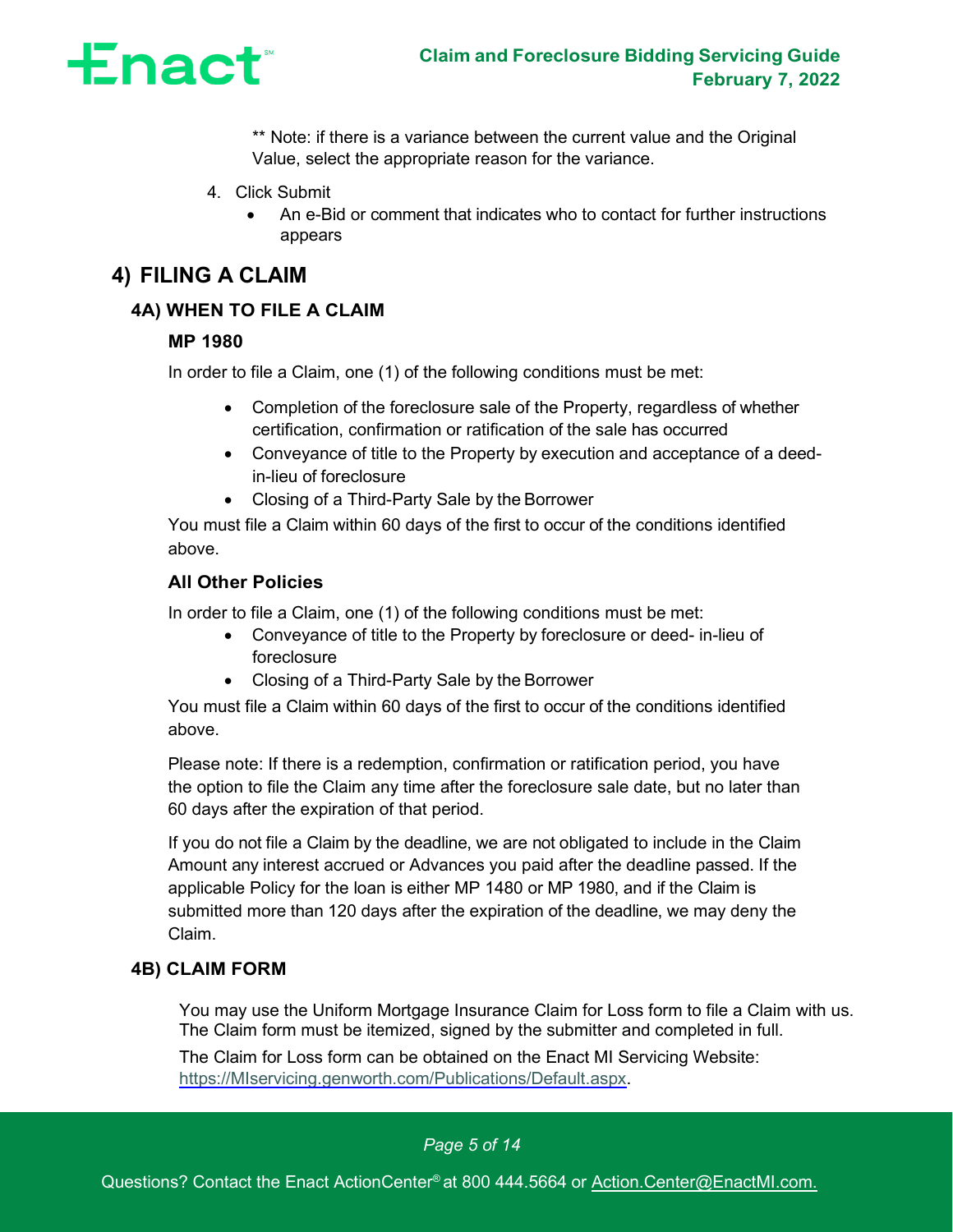

### <span id="page-6-0"></span>**4C) HOW TO FILE A CLAIM**

| <b>EDI</b>     | Industry Standard EDI 260 Claims Transaction |
|----------------|----------------------------------------------|
| <b>Website</b> | MIservicing.genworth.com                     |
| <b>Email</b>   | Claims@EnactMI.com                           |
| <b>Mail</b>    | Enact Mortgage Insurance                     |
|                | Attn: Claims Department                      |
|                | 8325 Six Forks Road                          |
|                | Raleigh, NC 27615                            |

### <span id="page-6-1"></span>**4D) HOW TO SUBMIT SUPPORTING DOCUMENTS**

| Website' | MIservicing.genworth.com           |
|----------|------------------------------------|
| Email    | ClaimsSupportDocsOnly@EnactMI.com* |

\*Please do not submit Claim for Loss forms to this address. It is for supporting documents only.

### <span id="page-6-2"></span>**4E) HOW TO CHECK A CLAIM STATUS**

To check the status of a submitted claim and validate claim perfection date, please access our Claims on the Web (COW) for updates.

| MIservicing.genworth.com/COW<br>\Website' |
|-------------------------------------------|
|-------------------------------------------|

## <span id="page-6-4"></span><span id="page-6-3"></span>**5) CLAIM REQUIREMENTS**

### **5A) DOCUMENTS REQUIRED TO PERFECT A CLAIM**

In order to perfect a Claim, you will need to submit the Core Claim Documents listed below. Copies of documents are acceptable, unless otherwise noted. It is important that the Servicer include complete documentation and activity notes from all applicable systems in order to perfect the Claim.

Please be aware that incomplete documentation may cause a delay in processing the Claim and may also result in a reduction of the Insurance Benefit. If the Claim is not perfected within 120 days following the receipt of the initial Claim, the Claim will be denied, subject to certain exceptions set forth in the Policy.

Please contact us if you have any questions about Claim documentation.

*Page 6 of 14*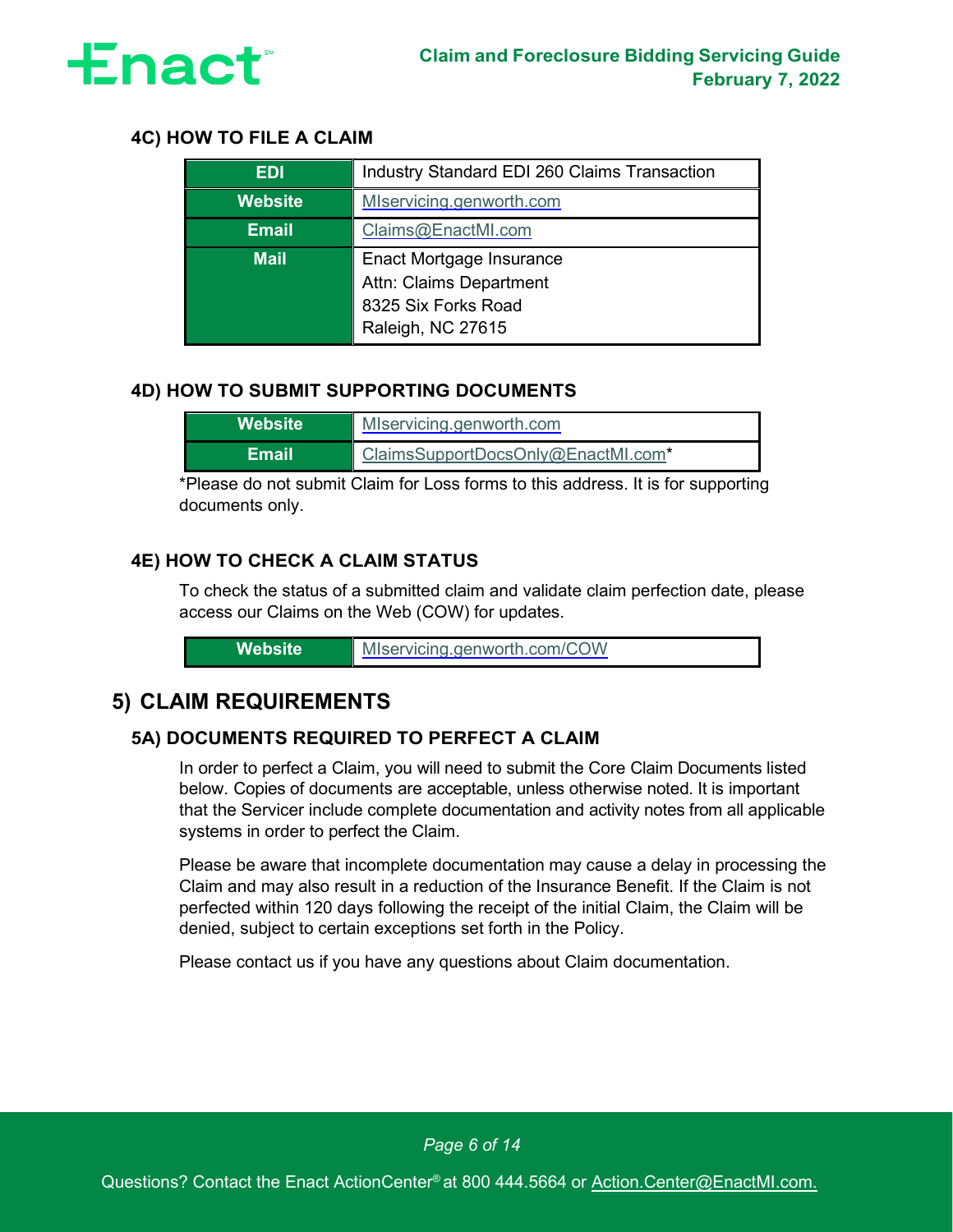

### **Core Claim Documents**

- Complete Servicing File including:
	- o Workout and loss mitigation activities
	- o Bankruptcy, collections, legal and foreclosure activity
	- o Previous and current Servicer activity
- Foreclosure chronology
	- o Prepared by foreclosure attorney or agent
	- o Include documentation of any delays in pursuing and completing Appropriate Proceedings
- Attorney invoices
- Loan payment history from origination to Claim filing reflecting principal and escrow balances, and including forbearance and modification details, if applicable
- Evidence of title transfer and supporting documentation (see chart below)

### **Documentation for Title Transfer**

| <b>Type of Title Transfer</b>                                                | <b>Document Requirements</b>                                                                                                                                                                                                                                                                                                                                                                                                                           |
|------------------------------------------------------------------------------|--------------------------------------------------------------------------------------------------------------------------------------------------------------------------------------------------------------------------------------------------------------------------------------------------------------------------------------------------------------------------------------------------------------------------------------------------------|
| Foreclosure                                                                  | Executed foreclosure deed, regardless of whether<br>$\bullet$<br>certification, confirmation, ratification or expiration<br>of redemption of the sale has occurred<br>Evidence of Sheriff's deposit amount and all sale-<br>$\bullet$<br>related expenses (including those debited against<br>the deposit), if applicable<br>Evidence of Property value dated within 180 days of<br>$\bullet$<br>the issuance of bidding instructions or the sale date |
| Sale of the Property to a<br>third party at a Foreclosure<br>or trustee sale | Copy of third-party proceeds check or other<br>$\bullet$<br>satisfactory evidence of proceeds received<br>Bidding information including instructions and final<br>$\bullet$<br>bid<br>Evidence of Property value dated within 180 days of<br>$\bullet$<br>the issuance of bidding instructions or the sale date                                                                                                                                        |
| <b>Property Redemption</b><br>(before or after Claim<br>settlement)          | Notification of Property redemption and date<br>$\bullet$<br>redemption occurred<br>Copy of Property redemption proceeds check, or<br>other satisfactory evidence of proceeds received                                                                                                                                                                                                                                                                 |
| Deed-in-Lieu of<br>Foreclosure                                               | Copy of deed transferring property<br>$\bullet$<br>Deed-in-lieu approval letter<br>٠<br>Evidence of Property value dated within 180 days of<br>$\bullet$<br>the deed-in-lieu approval<br>Borrower contribution information including original<br>$\bullet$<br>promissory note, if applicable                                                                                                                                                           |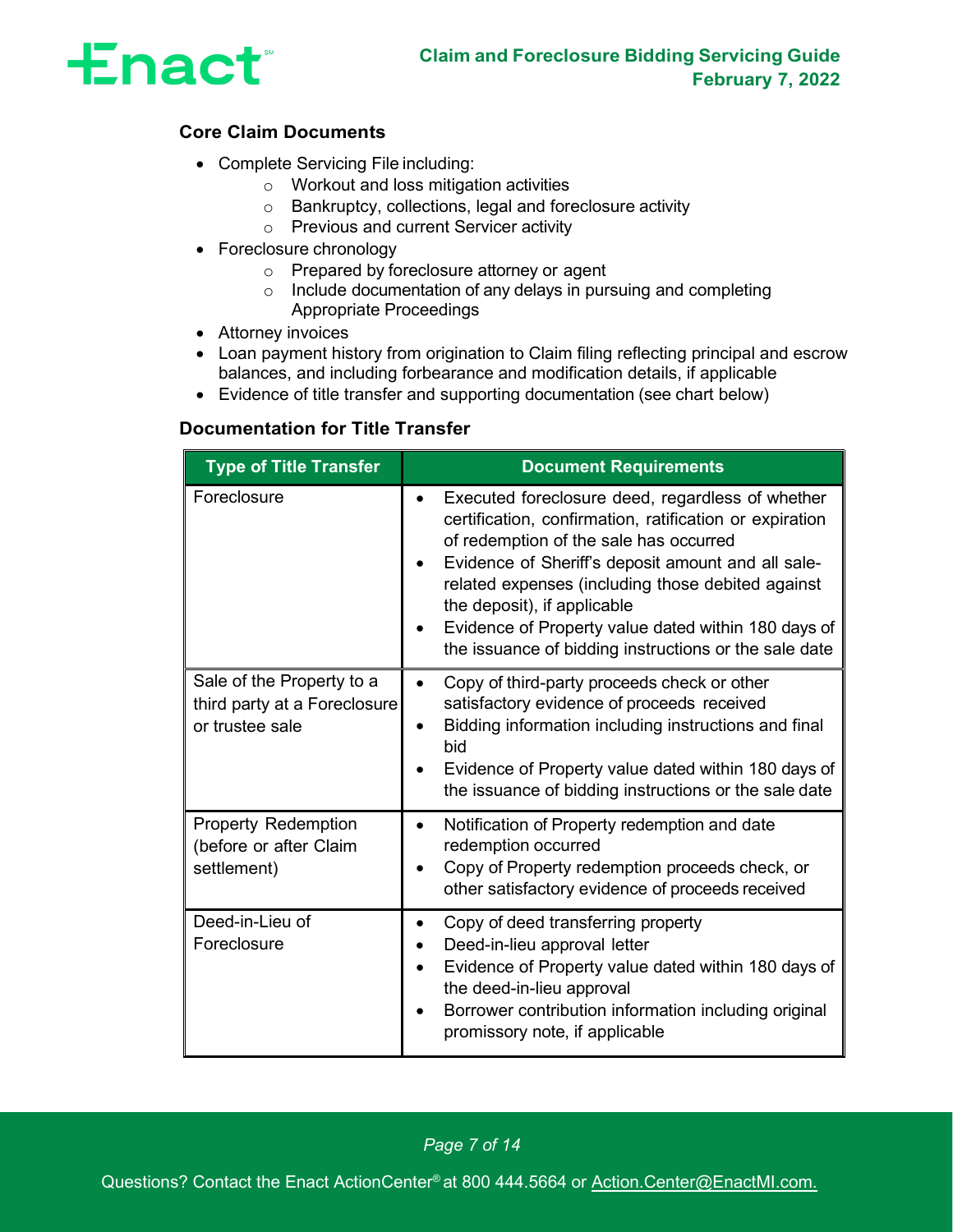# **Enact**

### **Claim and Foreclosure Bidding Servicing Guide February 7, 2022**

| <b>Type of Title Transfer</b> | <b>Document Requirements</b>                         |
|-------------------------------|------------------------------------------------------|
| Third-Party                   | Sale approval letter                                 |
| Sale (Pre-                    | Borrower contribution information including original |
| foreclosure or                | promissory note, if applicable                       |
| post                          | Signed or certified as true copy of original final   |
| foreclosure)                  | closing disclosure                                   |
|                               | Evidence of Property value dated within 180 days of  |
|                               | the list date, sale approval date, or sale date      |

In addition, we may also request the following in order to assess whether we will elect the Acquisition Option:

• Property Access: Upon our request, the Servicer is required to provide Enact with access to the Property.

If we elect the Acquisition Option, we will request the following:

- Recordable but not yet recorded deed transferring good and marketable title to us
- Possession of the Property
- Any other documents necessary to complete the transfer of title of the Property to us

### <span id="page-8-0"></span>**5B) SUPPORTING DOCUMENTATION**

If applicable, the following documentation is also required:

- Documentation related to any Advances or expenses paid above published normal and customary limits.
	- o Enact's normal and customary limits are available a[t:](https://miservicing.genworth.com/Publications/Default.aspx) [MIservicing.genworth.com/Publications/Default.aspx](https://miservicing.genworth.com/Publications/Default.aspx)
- Bankruptcy documents, including bankruptcy filing and relief/release/discharge dates
- Modification agreements in effect at the time of loan Default, complete with signatures
- Copy of signed origination note
	- o Required for all pay-option adjustable rate mortgages (ARMs) or loans with negative amortization.
	- $\circ$  To be provided upon request for all other loan types
- Veterans Affairs (VA)/Federal Housing Administration (FHA) Proceeds
- If non-GSE loan, documentation demonstrating the amount of consideration the Beneficiary paid to acquire the loan (e.g. loan purchase agreement)
- Address verification documents, such as origination appraisal or copy of original note, upon request
- Documentation related to Appropriate Proceedings
- Servicemember's Civil Relief Act (SCRA) documents including qualification documentation

*Page 8 of 14*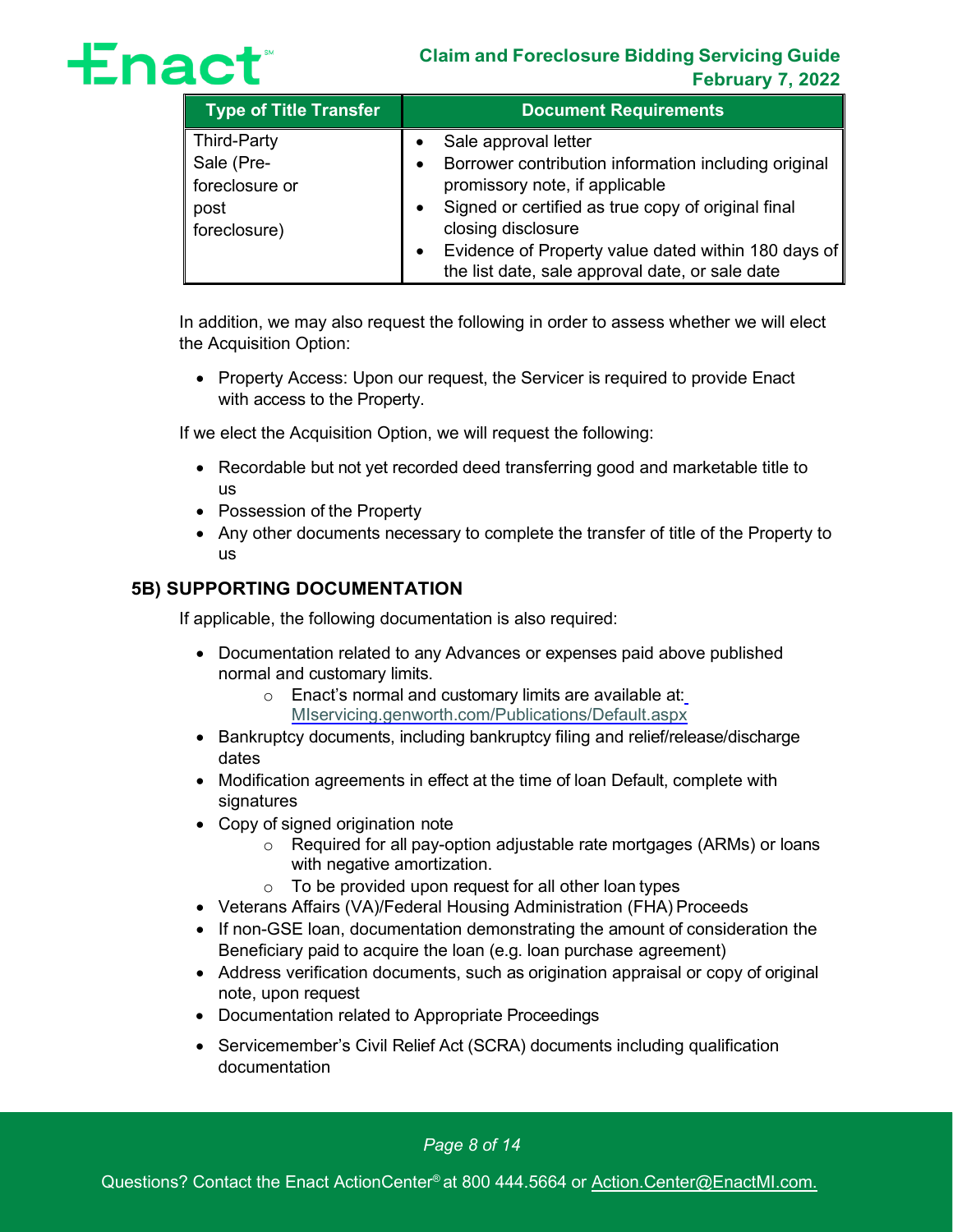## **Enact**

- For GSE pool or second layer coverage, a copy of the primary Claim settlement check and settlement letter
- If GSE pool or second layer coverage and the primary insurance was cancelled due to the loan-to-value (LTV) falling below 80%, a copy of the original appraisal and a copy of the interior BPO or appraisal showing the value that the cancellation was based on

Please note: We may also request additional documents including the complete Origination File to evaluate first party (lender or lender's agent) misrepresentation or Pattern Activity as well as to review amounts claimed or to evaluate events between loan origination and Claim filing or any other purpose permitted under the Policy.

The loan Origination File and Servicing File for each loan must be complete and accurate and must be maintained in accordance with applicable law and regulatory guidelines. A complete loan payment history, with escrow account details from origination date to Claim filing date, must be maintained in accordance with the Policy or applicable law.

For additional information, the ActionCenter is available at 800-444-5664.

### <span id="page-9-0"></span>**5C) CLAIMABLE ITEMS**

### **Examples of Items Included in the Claim Amount**

- Unpaid principal balance due under the loan as of the date of Default
- Accrued interest due, calculated at the Contract Rate (up to the maximum allowed per the Policy)
- Allowable Advances paid by the Servicer or Beneficiary during the time period specified in the Policy, for example:
	- o Reasonable and customary Property insurance premiums
	- o Real estate taxes and assessments, not to include late fees or other penalties
	- o Reasonable and customary Property preservation expenses
	- o Condominium fees/homeowner's association dues
	- o Customary court costs and other reasonable expenses incurred in Appropriate Proceedings, including reasonable attorney fees up to the maximum allowed per the Policy

Late fees or other penalties are not claimable.

### **Examples of Items Deducted from the Claim Amount:**

- Amounts remaining in escrow that the Servicer or Beneficiary is entitled to as of the last loan payment date
- Rent and other payments received before filing the Claim
- Insurance proceeds or premium refunds received by you or the Borrower but not applied to the loan or restoration of the Property
- Other funds received to reduce the total indebtedness

*Page 9 of 14*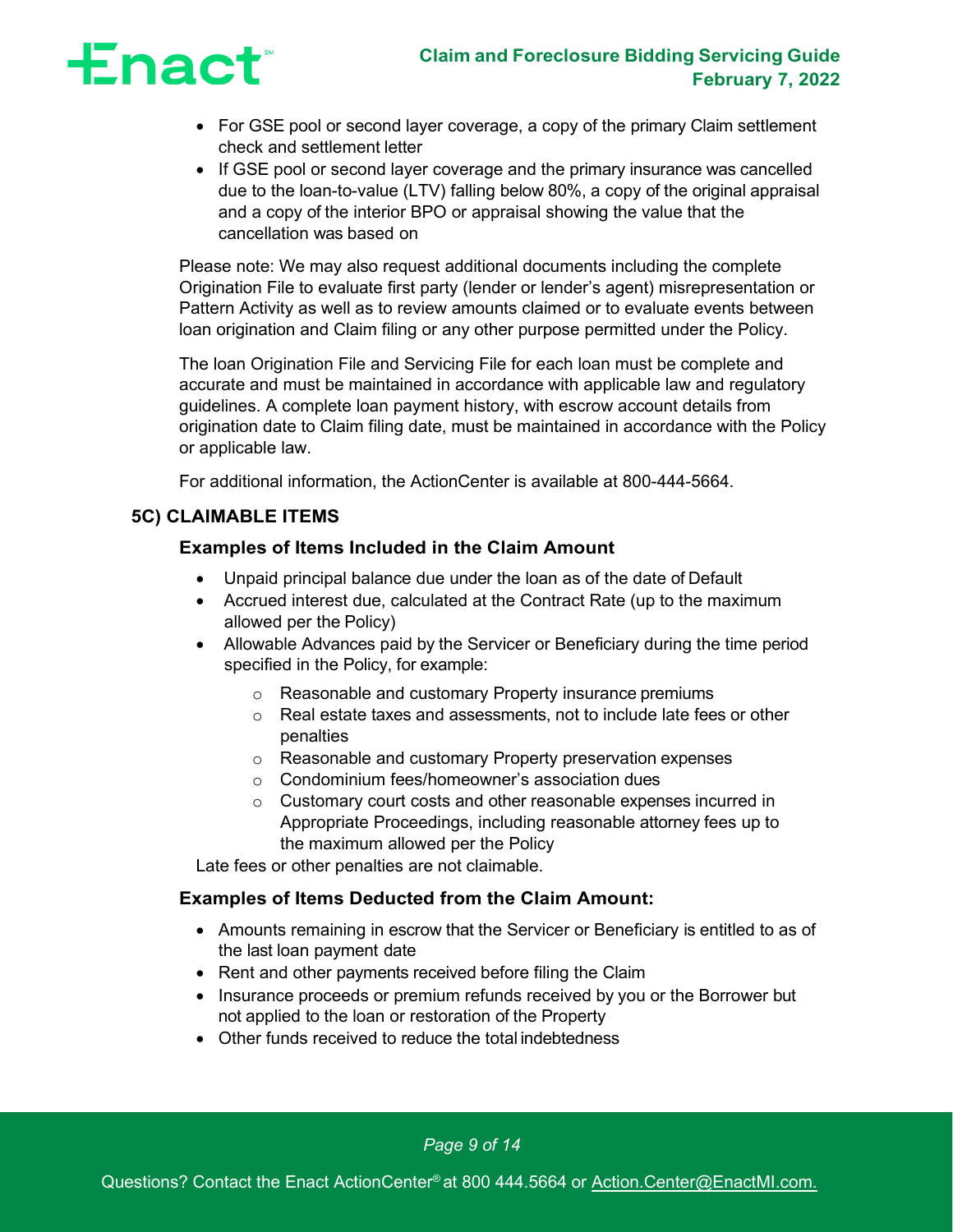

Please consult the Policy for complete information and details about the calculation of the Claim Amount or contact the Claims Department at 800-334-9270 or Claims@EnactMI.com for assistance or additional information.

### **5D) SUPPLEMENTAL CLAIMS**

### **MP 1980**

Within 90 days after payment of an Insurance Benefit, the Servicer or Beneficiary will be entitled to submit a supplemental Claim for allowable Advances actually paid by the Servicer or Beneficiary if such Advances were:

- Incurred prior to the date the initial Claim was submitted, but not included in the initial Claim or
- Incurred after the date the initial Claim was submitted and during any period for which accrued and unpaid interest would be included pursuant to the applicable Claim settlement option.

### **MP 1480**

Within 90 days after payment of an Insurance Benefit, the Servicer or Beneficiary will be entitled to submit a supplemental Claim for allowable Advances:

- Incurred prior to the date the initial Claim was submitted and
- Actually paid by the Servicer prior to the submission of the supplemental Claim, but not included in the initial Claim

### **All Other Policies**

Within 90 days after payment of the Claim, the Insured shall be entitled to submit a supplemental Claim in an amount equal to allowable advances made prior to the date we received the initial Claim that were not included in the initial Claim.

### <span id="page-10-0"></span>**5E) APPEAL OF CLAIM DENIAL OR REDUCTION OF INSURANCE BENEFIT**

The Servicer or Beneficiary has the right to appeal any Claim curtailment, Claim denial, Certificate cancellation or rescission within 120 days of our decision for Certificates issued under MP 1480 and MP 1980. Please check your Commitment/Certificate of Insurance for your applicable policy form number. The Servicer or Beneficiary must provide all information and documentation necessary for evaluation of the request within the appeal period.

Appeals due to a reduction in the Insurance Benefit should include a Supplemental Claim for Loss Form. Please note that in many cases a reduction in the Insurance Benefit is due to Enact not receiving complete documentation with the initial Claim submission; for example, the complete Servicing File.

Please submit your Supplemental Claim for Loss form through the same submission channels outlined in Section 5c) How to File a Claim. Supporting documentation for the appeal may be submitted via email to [ClaimsAppeals@EnactMI.com.](mailto:ClaimsAppeals@EnactMI.com)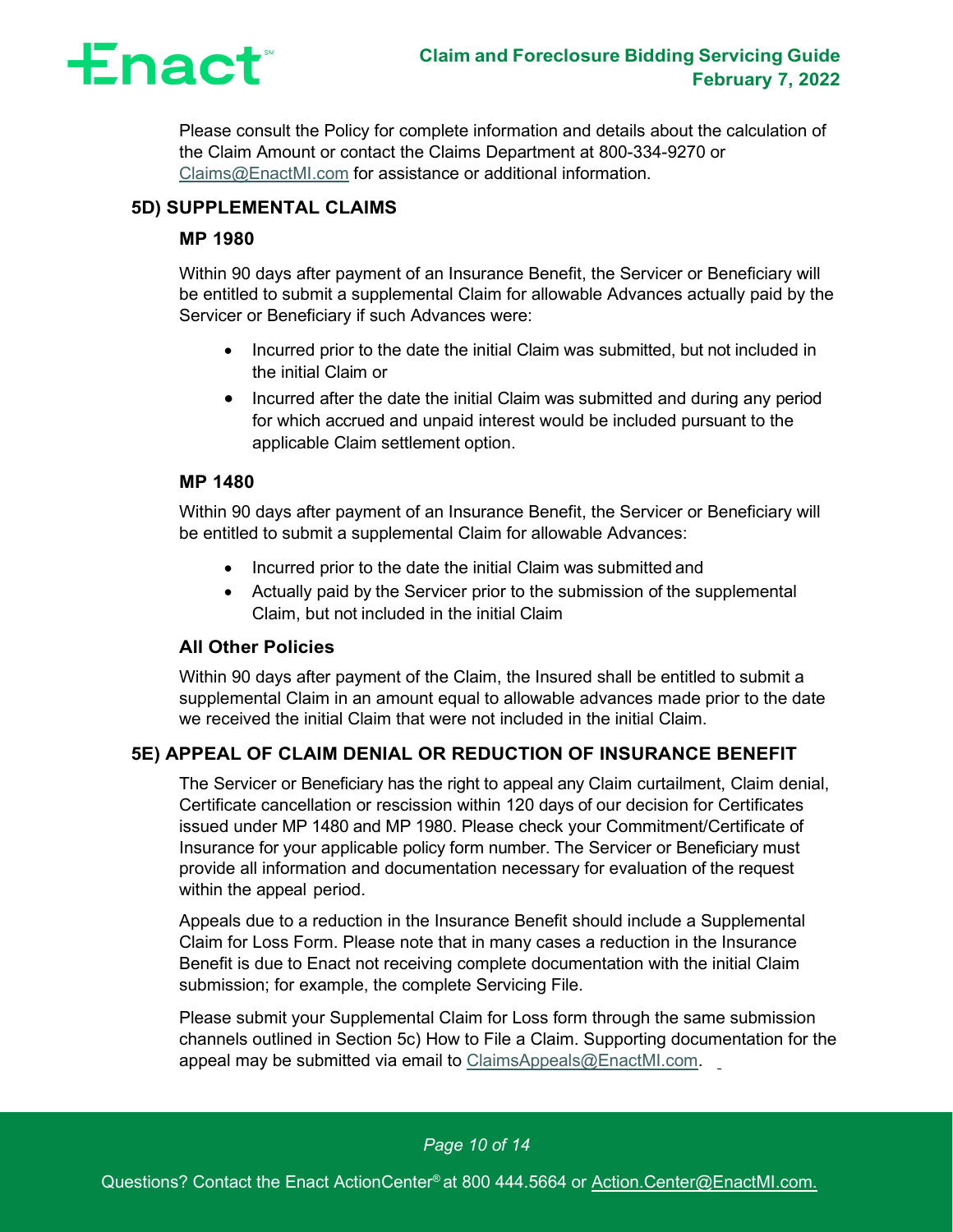

### <span id="page-11-0"></span>**5F) PROTECTION AND PRESERVATION OF THE PROPERTY**

In order to protect the Insured's or Beneficiary's rights under the Policy, the Servicer should determine the occupancy status and condition of the Property immediately following the conveyance of the Property title to the Insured. Also, the Servicer should take appropriate measures to assure good and marketable title and that the Property is preserved and protected. Therefore, you must pay Advances related to a loan when they become due unless prohibited by law, for example:

- Reasonable and customary hazard and flood insurance premiums
- State and local taxes, assessments and other public charges imposed on the Property
- Condominium fees, homeowner association dues, co-op maintenance fees
- Reasonable expenditures to complete Appropriate Proceedings
- Reasonable attorney fees up to the maximum allowed per Policy
- Reasonable and customary expenses necessary for the protection and preservation of the Property

Although prior approval for Advances is not required by Enact, the Servicer is encouraged to obtain prior approval since we may disallow certain Advances if in our judgment the Advances were not reasonable and customary.

### <span id="page-11-1"></span>**5G) LISTING AND SALE OF REO PROPERTIES**

Once the Property is vacated, the Servicer should obtain a current BPO or appraisal and list the Property for sale at fair market value as soon as possible.

Any purchase offers received prior to the settlement of the Claim must be presented to Enact for approval or rejection along with an interior appraisal or BPO including interior photographs and any repair addendums dated no more than 180 days from the list date or sale approval request date. To expedite the evaluation of the offer, please email the offers details to [REOSaleApprovals@EnactMI.com.](mailto:REOSaleApprovals@EnactMI.com) Within 10 business days of receiving a request for approval of a purchase offer, we will approve or deny the request. If additional information is needed to evaluate the request, we will deny the request within 10 business days and indicate the additional information that is required. If we do not respond within this timeframe, the request is deemed to be approved.

### **MP 1480 and 1980**

Please note that a delay in timely listing properties for sale or presenting purchase offers to Enact may result in a Claim denial or a reduction in the Insurance Benefit due to an adjustment of any interest and Advances accruing during the period of delay.

### <span id="page-11-2"></span>**5H) POLICY EXCLUSIONS**

Please see the Policy for a list and detailed explanation of coverage exclusions under which Enact may cancel, rescind, or deny coverage, or reduce the Insurance Benefit.

Please note that we will deny any Claim that is not perfected within 120 days following submission of the initial Claim. See Section 6e) Appeal of Claim Denial or Reduction of Insurance Benefit for information about appealing a Claim denial.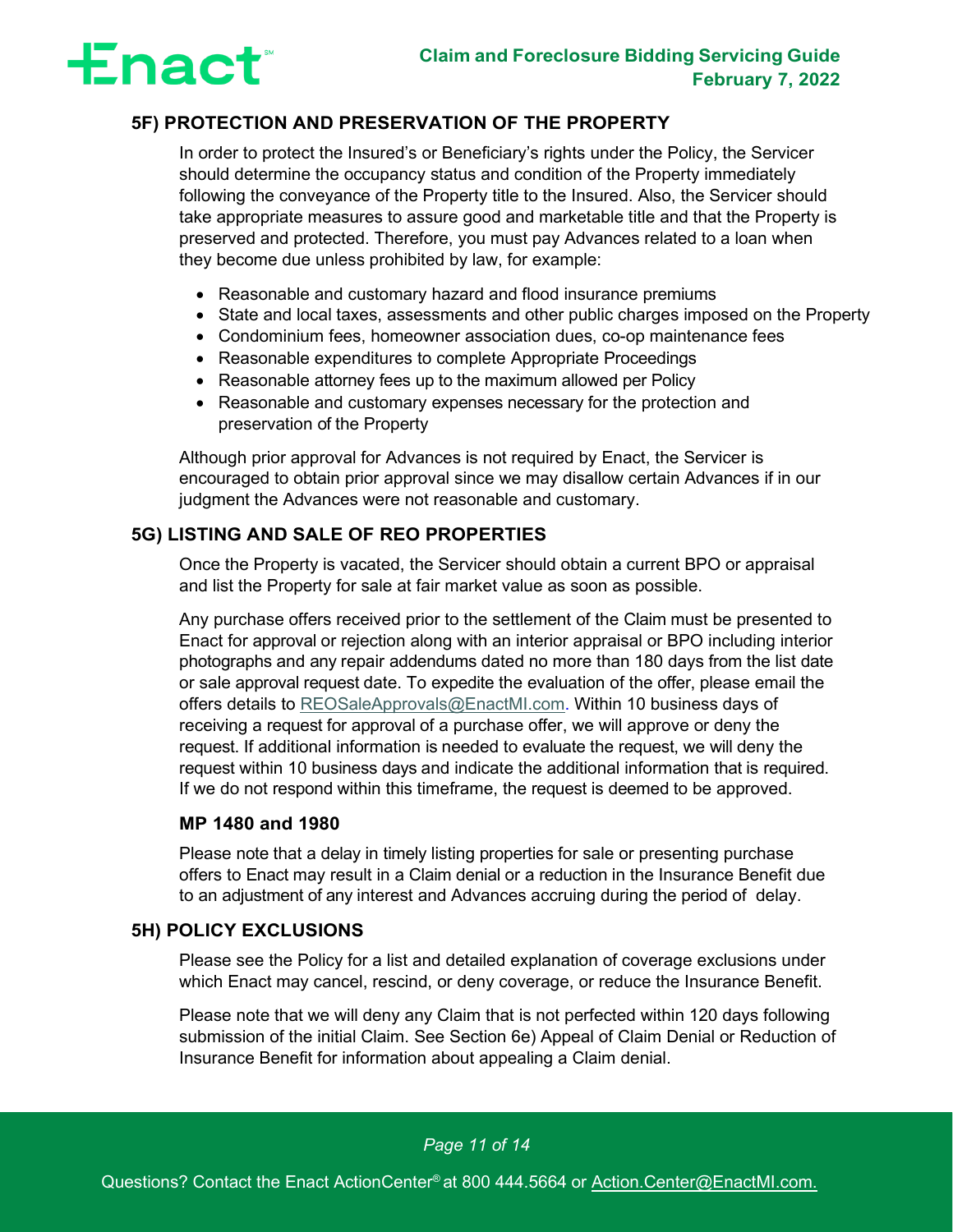

If you have any questions about coverage exclusions, please contact the Claims Department at 800-334-9270 or Claims@EnactMI.com for additional information.

### <span id="page-12-0"></span>**5I) CLAIMS CURTAILMENT METHODOLOGY**

### **Reduction of Interest and advances**

When a Servicer does not meet the requirements and timelines in the Policy, Enact may adjust the Claim Amount by deducting interest and Advances corresponding to the number of days that an activity was required but did not occur. For example:

• If a Claim is submitted after the 60-day period set forth in Section 5a) When to File a Claim, we may adjust from the Claim Amount any interest accruing and Advances incurred after such 60-day period.

For other conditions that may affect the Insurance Benefit, please refer to the governing Policy.

Any reduction or adjustment to the Claim Amount will be itemized in the Explanation of Benefits supplied with the Insurance Benefit payment.

### **Loss Mitigation Review**

When loss mitigation activity efforts do not comply with the Default Management Servicing and Reporting Guide, GSE Guidelines and the CFPB Rule, Enact will determine the estimated resulting damage and may adjust the Claim accordingly.

For example, if the GSE Guidelines require a certain loss mitigation activity to occur by day 60 of the Default, but the Servicer does not engage in that activity until day 90, we may reduce the Claim Amount by deducting 30 days of interest and Advances. Any reduction will be itemized in the Explanation of Benefits supplied with the Insurance Benefit payment.

For further information regarding servicing of a loan in Default, please see the Default Management Servicing and Reporting Guide.

### <span id="page-12-2"></span><span id="page-12-1"></span>**6) CLAIM SETTLEMENT METHODS**

### **6A) SETTLEMENT OPTIONS**

Enact may select from the following Claim settlement options when settling the Claim, as specified in the applicable Policy:

- Percentage Option
- Third-Party Sale Option
- Acquisition Option
- Anticipated Loss Option

Please consult the Policy for complete details about the Claim settlement options or contact the Claims Department at 800-334-9270 or Claims@EnactMI.com for additional information.

*Page 12 of 14*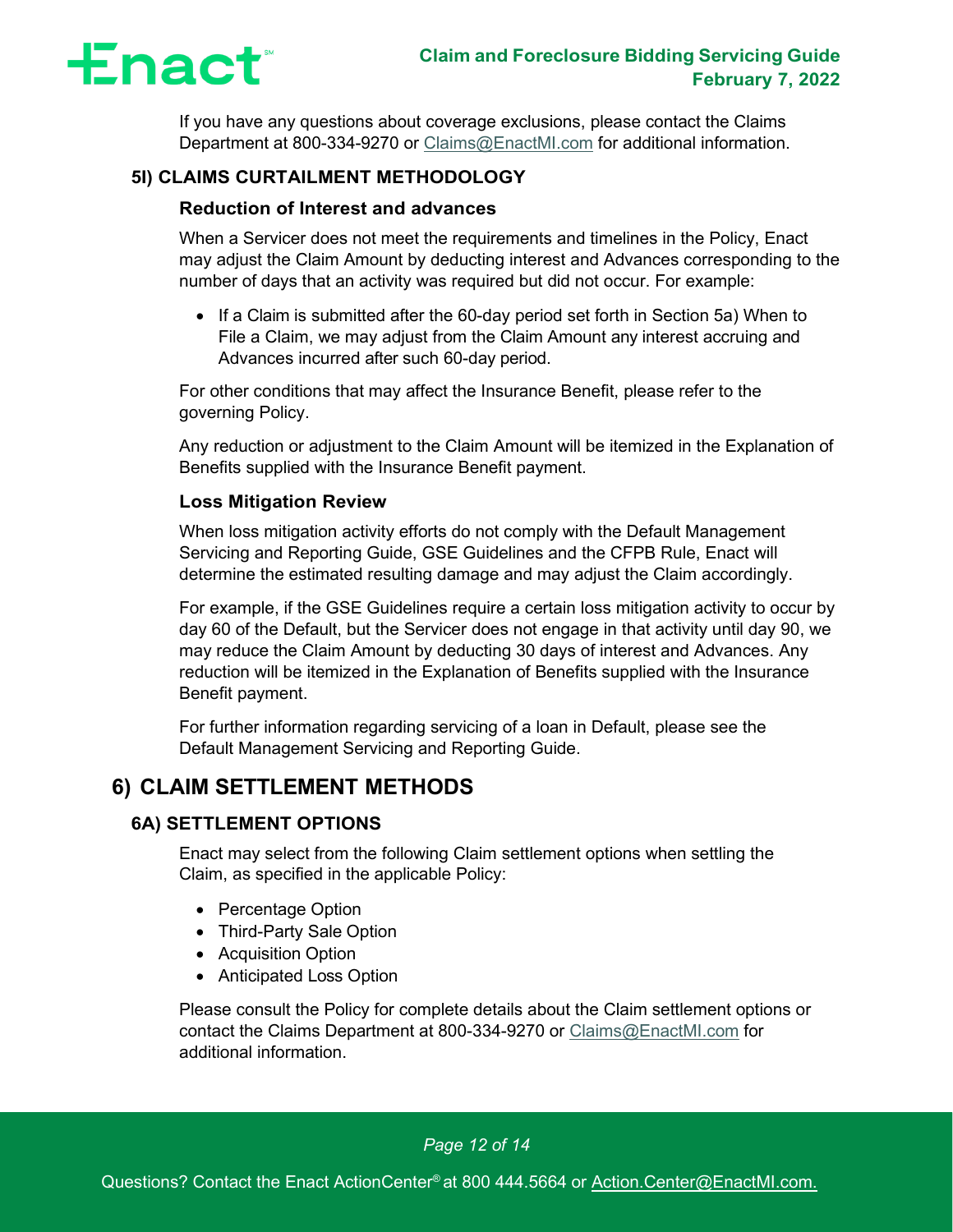

### <span id="page-13-0"></span>**6B) EXPLANATION OF BENEFITS (EOB)**

The Explanation of Benefits (EOB) provides a categorized itemization of a Claim settlement. If adjustments are made to the Insurance Benefit, an explanation for the adjustment is provided. An EOB is provided with each Claim settlement and is available online at [https://MIservicing.genworth.com.](https://miservicing.genworth.com/)

## <span id="page-13-1"></span>**7) CREDIBLE EVIDENCE**

If your loan has been submitted and approved for coverage under Enact's Your Choice Coverage (YCC) program, please see our Rescission Relief Guide.

### **MP 1980**

Enact must have Credible Evidence of a Significant Defect in order to rescind coverage on a Certificate. A Significant Defect is a Defect existing on the Certificate Effective Date that would have made the loan ineligible for insurance. For more information, please see the definition of Significant Defect in the Policy.

#### **MP 1480**

Enact must have Credible Evidence of an Eligibility Criteria Violation, first party misrepresentation, or Pattern Activity in order to issue a Rescission Notice rescinding coverage on a Certificate. For more information, please see the definitions in the Policy.

### **MP 1480**

Examples of Credible Evidence include, but are not limited to any one or more of the following:

- A review appraisal indicates a variance of fifteen percent (15%) or more in the value of the Property as compared to the Original Value and there is evidence that the appraiser manipulated or selectively utilized information in producing the appraisal that established the Original Value (e.g., if the sales history of the subject Property or its relation to comparable properties is misrepresented)
- Verification of origination documentation generated by a first party that was confirmed to be falsified. For example: verification of employment, verification of assets, verification of rent
- Any situation where a straw buyer is presented as the Borrower for purposes of qualifying an otherwise unqualified Borrower if it can be shown the first party was aware of the straw buyer
- Any situation where the Borrower has presented false identification where it can be shown a first party was aware
- An investigation by regulators or law enforcement agencies has established that there was first party misrepresentation involving the loan
- A first party, the Servicer, Insured, third-party Beneficiary, or owner of the loan has reported first party misrepresentation to Enact
- The loan has been repurchased as a result of first party misrepresentation